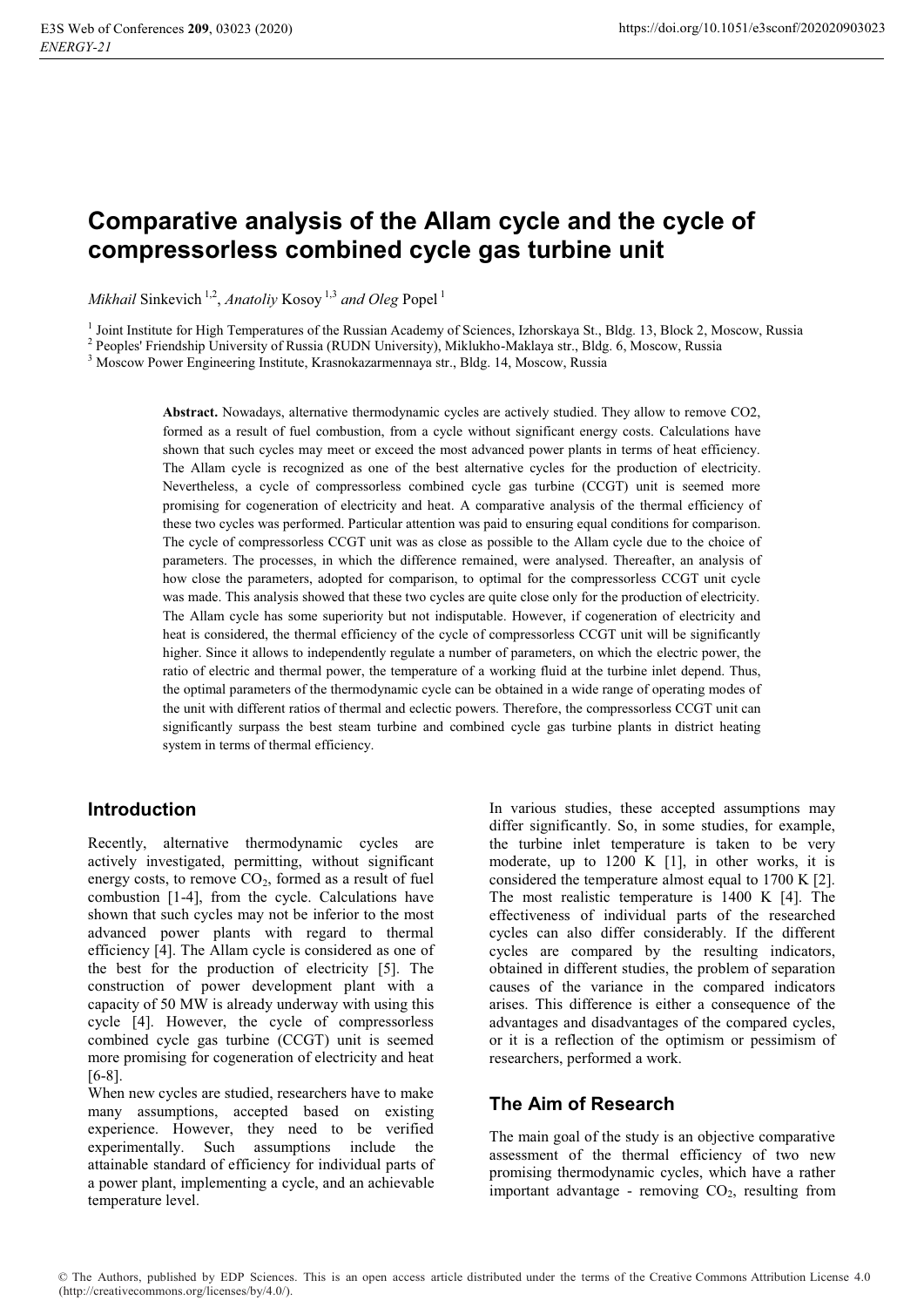the combustion of fuel, from the cycle in the form of a pure substance.

### **Description of the compared cycles**

A compressorless combined cycle gas turbine unit schematic is shown in Fig. 1. Conventionally, the beginning of a thermodynamic cycle may be associated with a moment when all components of a working fluid are being in a liquid phase. Feeding pumps for fuel 1, oxygen 2, carbon dioxide 3, and water 4 are used to increase their pressure. The fuel pump controls the fuel supply. After the fuel pump, the fuel is fed sequentially to a cold utilizer of liquefied natural gas (LNG) 5 (it is supposed to use LNG as the fuel) and a fuel heater 6. And after that, the heated fuel enters the primary zone of a combustion chamber 7. The oxygen supply is regulated by the oxygen pump. Thereafter, oxygen first enters an oxygen cold utilizer 8. Then it goes into an oxygen heater 9, after which the heated oxygen enters the primary zone of the combustion chamber. The carbon dioxide pump controls  $CO<sub>2</sub>$  supply. After the carbon dioxide pump,  $CO<sub>2</sub>$  first enters a heater 10, and then goes to a recuperative heat exchanger 11. Heated  $CO<sub>2</sub>$  is supplied to the primary and secondary zones of the combustion chamber simultaneously so as to ensure an acceptable quality of fuel combustion and the required temperature field at the combustion chamber outlet. A small fraction of  $CO<sub>2</sub>$  is used to cool the hot parts in a combined cycle gas turbine flow part 12. The

exchanger 13, and then, as well as  $CO<sub>2</sub>$ ,  $H<sub>2</sub>O$  enters the primary and secondary zones of the combustion chamber. Thus, fuel is supplied to the combustion chamber in an amount that provides thermal and electrical load coverage. The oxygen supply is regulated so that there is a minimum excess of oxygen, providing the required combustion efficiency. The  $CO<sub>2</sub>$ supply maintains a predetermined temperature of the working fluid in the turbine (depending on the control mode at the inlet or outlet). The supply of  $H_2O$ regulates the ratio of the generated heat and electric energy. A mixture of combustion products and ballasting components with a predetermined temperature, obtained in the combustion chamber, represents the working fluid at the combined cycle gas turbine inlet 12. The working fluid expands in the combined cycle turbine, doing work. The performed work is converted into electricity by a generator 14. The working fluid, having spent in the turbine, is sent to the recuperative heat exchangers 11 and 13 which heat up the ballasting components  $H_2O$  and  $CO_2$ . In recuperative heat exchangers, the working fluid is cooled to a temperature as close as possible to the dew point temperature when  $H_2O$ , being part of the working fluid mixture, begins to condense. Thereafter, the working fluid is directed to a low pressure contact condenser 15 which has two sections, located one above the other. Water is supplied in a first section 16 for cooling the working fluid with a temperature slightly higher than the temperature of return system water. Сooling water, with a temperature slightly



**Fig. 1.** Compressorless combined cycle gas turbine unit schematic.

feedwater pump supplies water to a recuperative heat

higher than the temperature of liquid  $CO<sub>2</sub>$ , is supplied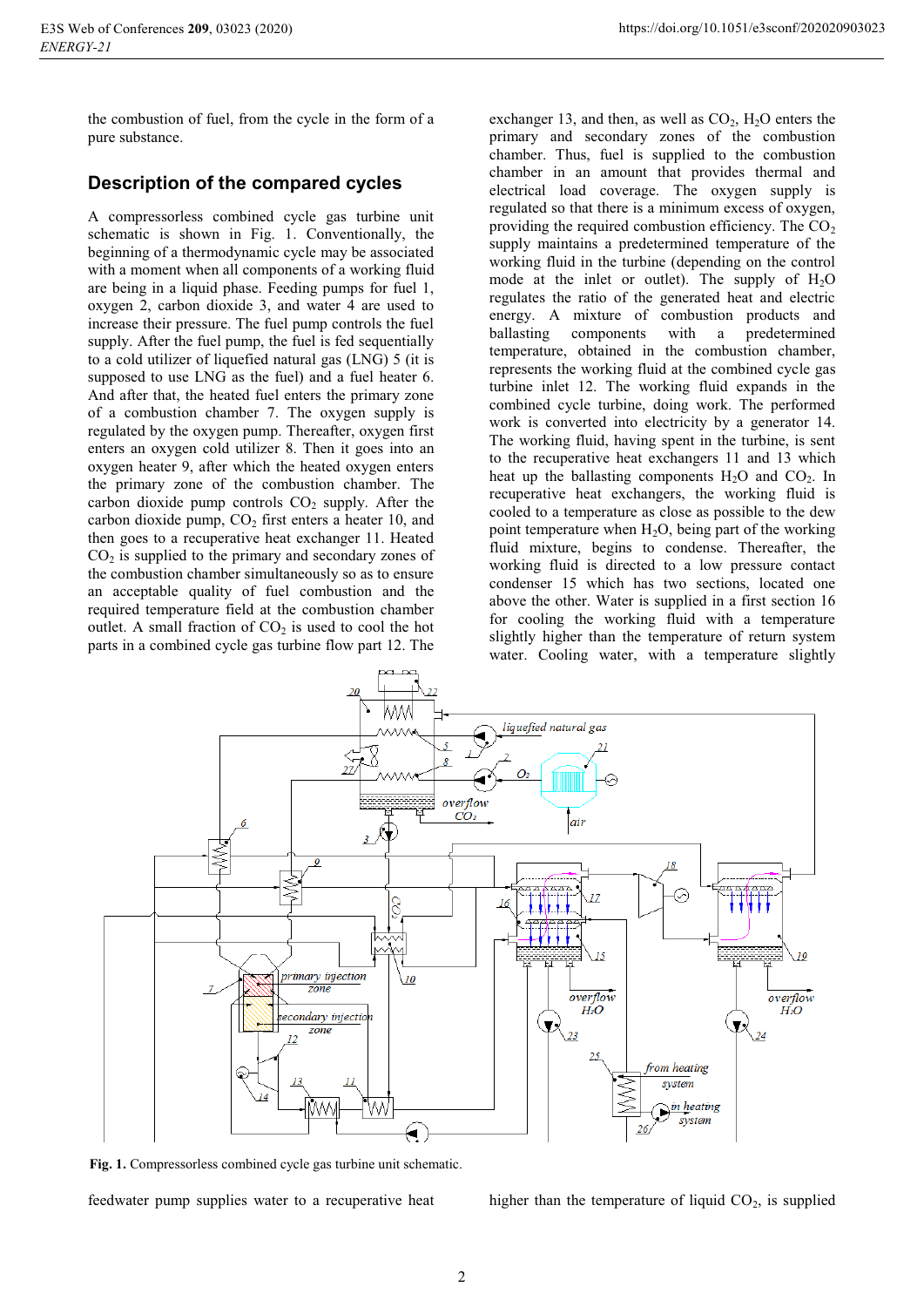in a second section 17. At the low pressure contact condenser outlet, the working fluid is carbon dioxide with small contaminants, including a small amount of remained  $H_2O$ . Therefore, the pressure of the working fluid is increased by a  $CO<sub>2</sub>$  compressor 18 to 3,5 MPa in order to avoid freezing (the pressure at which the condensation temperature of  $CO<sub>2</sub>$  is higher than the freezing temperature of  $H_2O$ ). After that, the  $H_2O$ residues are condensed in a high pressure contact condenser 19. The working fluid, cooled in this contact condenser, is sent to a liquefier of  $CO<sub>2</sub>$  20. The cold of liquid oxygen from an air separation unit (ASU) 21 and cold of liquid oil are used to liquefy the  $CO<sub>2</sub>$ . The liquefier of  $CO<sub>2</sub>$  includes the utilizer of liquid oxygen cold 8 and the СNG cold utilizer 5 for this purpose. The entire shortage of cold, required to liquefy  $CO<sub>2</sub>$ , is compensated by a refrigeration unit 22. Each contact condenser has its own circuit of circulating water. Circulation pumps 23 and 24 take in water from the contact condenser water tanks. The water is divided into several streams after the circulation pump 23 in the circulation circuit of the low pressure condenser. Most of the water goes to a heater of network water 25 after which it returns to the first section of the low pressure condenser. The remaining water is supplied in parallel streams to the fuel heater 6, the oxygen heater 9 and the  $CO<sub>2</sub>$  heater 10. Having released the heat in the heaters, the cooled water returns to the second section of the low pressure contact condenser. After the pump 24, the circulation water of the high pressure condenser is supplied to the  $CO<sub>2</sub>$  heater 10. It is designed so that two heating fluids are used for heating up. After the heater, this water returns to the high pressure contact condenser 19. The return network water is supplied to the network water heater 25. After that, water is heated to the temperature, required by a temperature graph, and returned to the heat network by a network water pump 26. Liquid oxygen is produced in the cryogenic air separation unit 21. The liquefier of  $CO<sub>2</sub>$  20 is equipped with a system for removing non-condensable gases and collecting an excess of liquid  $CO<sub>2</sub>$ . In addition, the selection of excess  $H_2O$  is provided.

A detailed description of the Allam cycle is given in [4]. A diagram in pressure – enthalpy coordinates, conventionally assigned to pure carbon dioxide (Fig.2.), is also shows there.



**Fig. 2.** Image of the Allam cycle in diagram P-I for carbon dioxide [4].

The working fluid is fed into a turbine (at point A) with a pressure of 30 MPa (300 bar) and a temperature of 1323 K (1150 °C). The expansion process in the turbine is shown by line A-B. A pressure is equal to 3 MPa (30 bar) and a temperature is 1000 K (727 °C) at the turbine outlet. After expansion in the turbine, the working fluid is sent to a recuperator where it is cooled, heating the recirculating flow of supercritical CO2 (line B-C). The working fluid is cooled to 333 K  $(60 \degree C)$  in the recuperator. Further cooling of the working fluid is carried out by removing heat into the environment (line C-D). The pressure increase of the working fluid (recirculating gas) is performed in several stages with intermediate cooling between them (line D-E-F-G). The working fluid has a pressure of 30 MPa (300 bar) and a temperature of 333 K (60  $^{\circ}$ C) at the end of the pressure increase process (at point I). The working fluid is heated (line G-H-I) to 990 K (717 °C) before feeding into a combustion chamber. Most of the heat (equivalent length H-I) occurs due to the heat, transferred in a heat exchanger. Gases have very high heat capacity in the supercritical state at temperatures close to critical. Thus, there is not enough recuperative heat and a deficit of low temperature heat is formed. It is proposed to compensate for this deficit by external sources of low temperature heat (equivalent segment G-H). As an example, heat recovery of ASU is considered.

## **Results of comparison**

The supply of  $H_2O$  to the combustion chamber in the cycle of compressorless CCGT unit is regulated and can be equal to zero in the limit. If the same parameters as in the Allam cycle at the turbine inlet are taken, for example, the degree of expansion in the turbine, the adiabatic efficiency of the turbine, hydraulic losses along the path, and the efficiency of the recuperator, then the series of reference points of these two cycles will coincide (Fig. 2). A part of a diagram at an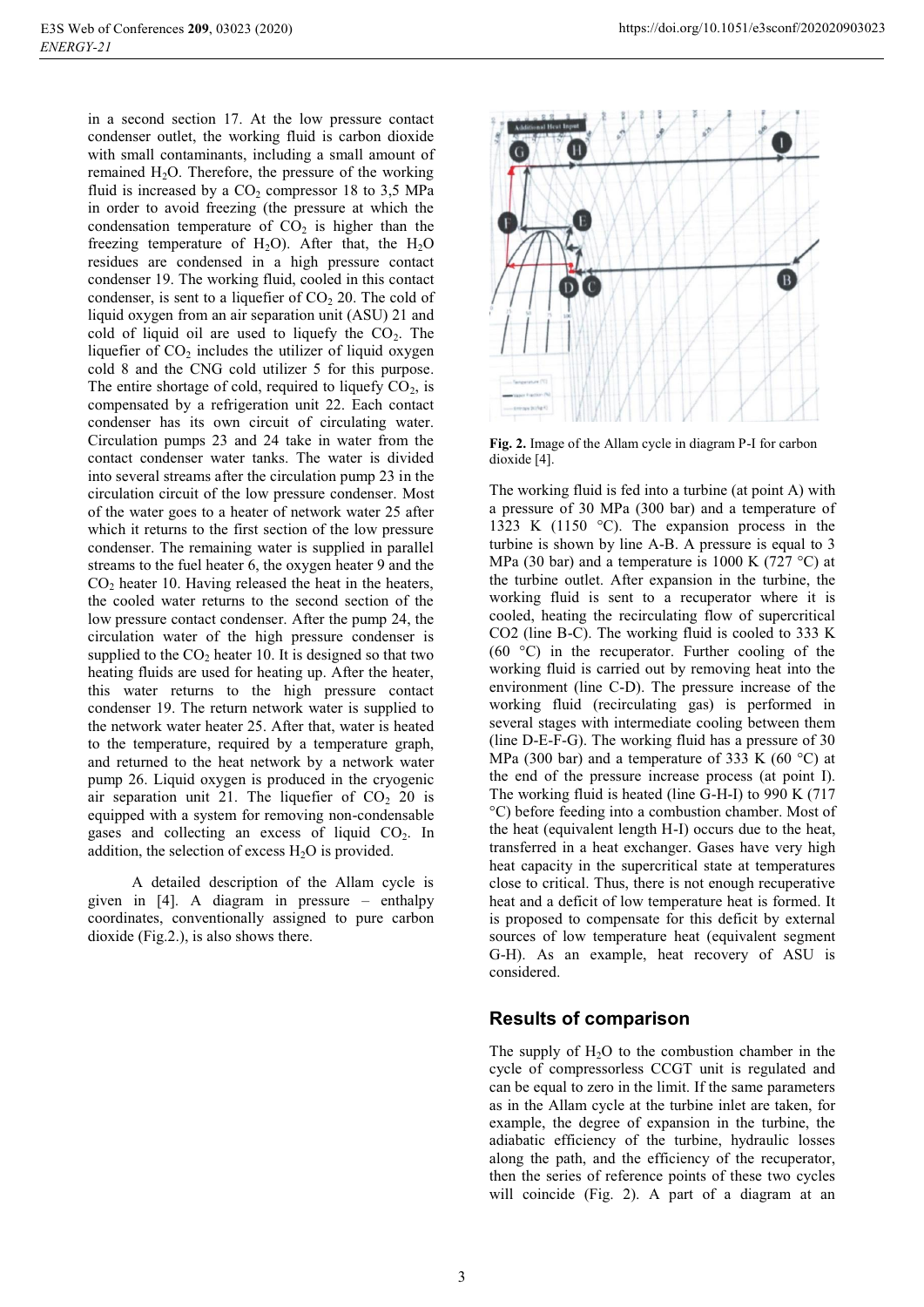enlarged scale, where these cycles differ, is shown in



**Fig. 3.** Comparison of the Allam cycle with the cycle of compressorless CCGT unit for carbon dioxide in the P-I diagram.

In the cycle of compressorless CCGT unit, the spent working fluid is cooled in the recuperator and then in the contact condenser to a temperature slightly lower than at point  $D$  (point  $C'$ ). At the same time, part of the heat is transferred to the heating system if there is a need for it. The all rest heat is returned to the cycle. After that, the compressor of  $CO<sub>2</sub>$  raises the pressure to 3,5 MPa (35 bar) so that the condensation temperature of  $CO_2$  is slightly higher than 273 K (0 °C) and there is no frosting of the heat exchange surfaces (point E'). After that, another part of the heat is returned to the cycle in the high pressure contact condenser (line E'- E"). The liquefaction of  $CO<sub>2</sub>$  (line E"-F") is carried out at the temperature slightly higher than 273 K (0  $^{\circ}$ C). The heat of condensation is partially utilized for heating up the fuel and oxygen. The remaining share of the condensation heat of  $CO<sub>2</sub>$  is removed to the atmosphere. If the conditions for comparison with the ambient temperature equal to 288 K (15 $\degree$ C) are accepted, then an additional refrigeration cycle will be required to remove heat. The pressure of liquid  $CO<sub>2</sub>$  is increased by the pump (line F'-G'). The temperature at point G' is almost lower than 40 K at point G. However, heating from point G' to point G is produced by cooling of the spent working fluid (lines C-C' and E'-E''). Thus, two analysed cycles are completely identical at the region G-H-I-A-B-C.

For comparison the thermodynamic efficiency of processes it is more evident to present diagrams in the coordinates of temperature-entropy. The compared processes in the temperature – entropy coordinates is shown in Fig. 4.



**Fig. 4.** Comparison of the Allam cycle with the cycle of compressorless CCGT unit in the T-S coordinates.

In the Allam cycle the average temperature of heat dissipation is approximately 313 K  $(40 \degree C)$ . The average temperature of heat removal can be somewhat lower due to the choice of an effective working fluid for the refrigeration cycle. In addition, if the processes are idealized (for example, it is assumed that the refrigeration cycle is the ideal Carnot cycle, and the temperature head of heat transfer to the refrigeration cycle is equal to zero), then the cycle of compressorless CCGT unit will be somewhat more efficient than the Allam cycle. However, the Allam cycle can slightly exceed the cycle of compressorless CCGT unit in real thermodynamic processes. All depend on how effective the refrigeration cycle will be and what temperature head will be when removing heat to the refrigeration cycle. The temperature of heat removal from the cycle determines the work that will be spent on increasing the pressure of the working fluid (the work, having spent on the drive of the refrigeration machine, is one of the components of the work, spent on increasing the pressure of the working fluid). Calculations show that the work, spent on increasing the pressure of the working fluid, is 10,5% of the higher calorific value of the fuel [4]. Consequently, a ten percent difference in the efficiency of the cooling and pressure increase processes will lead to a difference in the efficiency of the cycles as a whole by only one percent.

With the small and not indisputable advantages of the Allam cycle for producing only electricity, this cycle is not suitable for cogeneration of electricity and heat. This cycle is characterized by a deficit of low temperature heat. For covering of which, it is still necessary to find a source of such heat. Thus, there is no need to talk about the release of low temperature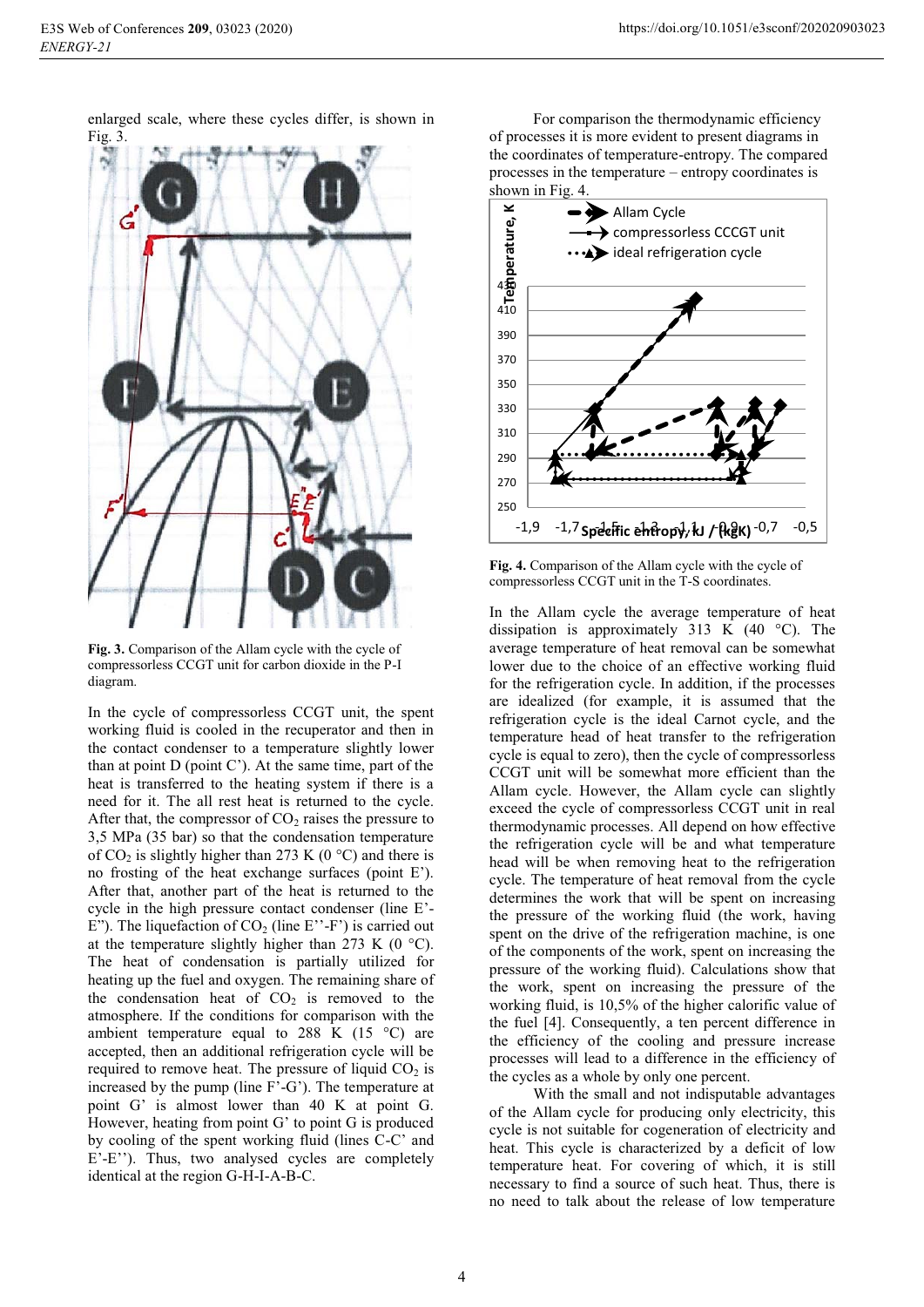thermal energy as a commercial product. In the cycle of compressorless CCGT unit, it is possible to adjust the ratio of recirculating  $CO<sub>2</sub>/H<sub>2</sub>O$ . An increase in the amount of  $H_2O$ , supplied to the combustion chamber, negatively affects the efficiency of electric power generation. This occurs for two reasons in terms of a thermodynamic point of view. Firstly, the average temperature of heat input in the combustion chamber decreases (the temperature of the working component decreases before the supply to the combustion chamber). Secondly, the average temperature of heat removal from the cycle increases. However, the average temperature of heat removal is part of the removed heat. In addition, all the removed heat is transferred to the heating system in the form of commodity output when a ratio  $CO<sub>2</sub>/H<sub>2</sub>O<1$ . The cooling process of the spent working fluid and heating of the working components before feeding into the combustion chamber at various ratios of recirculating  $CO<sub>2</sub>/H<sub>2</sub>O$  is shown in Fig. 5 in T-S coordinates.



**Fig. 5.** The cooling process of the spent working fluid in T-S coordinates: 1 – heating line of the working fluid components before feeding into the combustion chamber; 2 – cooling line of the spent working fluid; 3 – heat for heating fuel and oxygen to a temperature of  $CO<sub>2</sub>$  condensation;  $4$  – heat transfer into the environment;  $5$  – heat, supplied from an external low temperature heat source; 6 – heat, given off to the heating system.

Entropies in specific units are given. However, considering the composition and quantity of the working fluid differ at various points of the cycle, all entropies are assigned to one kilogram of fuel. The reference points for heating and heated flows were selected so that the minimum temperature head, which is necessary for heat transfer, is provided everywhere. If the heat is removed from the cycle somewhere, the reference points are adjusted accordingly. When only  $CO<sub>2</sub>$  is used for recycling (Fig. 5a), in order to ensure the maximum temperature of the working fluid components before feeding into the combustion chamber and at the same time not violate the second law of thermodynamics, a certain amount of heat must be supplied to the components of the working fluid in the temperature range of 400-550 K (area 5) from an external low temperature source. ASU can be such source as an option. Part of the spent working fluid heat is diverted to the fuel and oxygen heating to a temperature of  $CO<sub>2</sub>$  condensation (area 3). In the Allam cycle, the ability to utilize the cold of liquid oxygen and fuel is not mentioned, but for the cycle of compressorless CCGT unit is an essential point. Heat is generally removed from the cycle of compressorless CCGT unit to the environment at a temperature lower than the ambient temperature (area 4). A refrigeration machine is used for this purpose. In addition, the operation of this machine can be reduced because liquid oxygen and LNG have some stock of cold (heat is necessary for heating to the environment), which can be used to liquefy  $CO<sub>2</sub>$  (area 3). The need for heat supply from an external source (area 5) is due to the fact that the total water equivalent of the working fluid components at high pressures in the range of low temperatures significantly higher than the water equivalent of the spent working fluid at these temperatures. And even a small increase in the water equivalent of the spent working fluid, owing to the condensation of water vapor, resulting from the combustion of fuel, cannot compensate for the shortage of low temperature heat. Thus, it is necessary to look for an external source, or all this heat will be compensated by additional fuel. The picture changes significantly when  $H_2O$  is connected to recirculation. Already at a ratio of  $CO<sub>2</sub>/H<sub>2</sub>O=10$ , condensing water vapor increases the water equivalent of the spent working fluid so that a heat surplus with a temperature of 400-450 K instead of a deficit is obtained (Fig. 5 b). This heat can be released into the heat network in the form of commodity output (area 6). At the same time, heat removal to the environment is almost halved. The needs for hot water supply in summertime can be covered with small amounts of recycle  $H_2O$ . The heat removal to the environment approaches to the value of